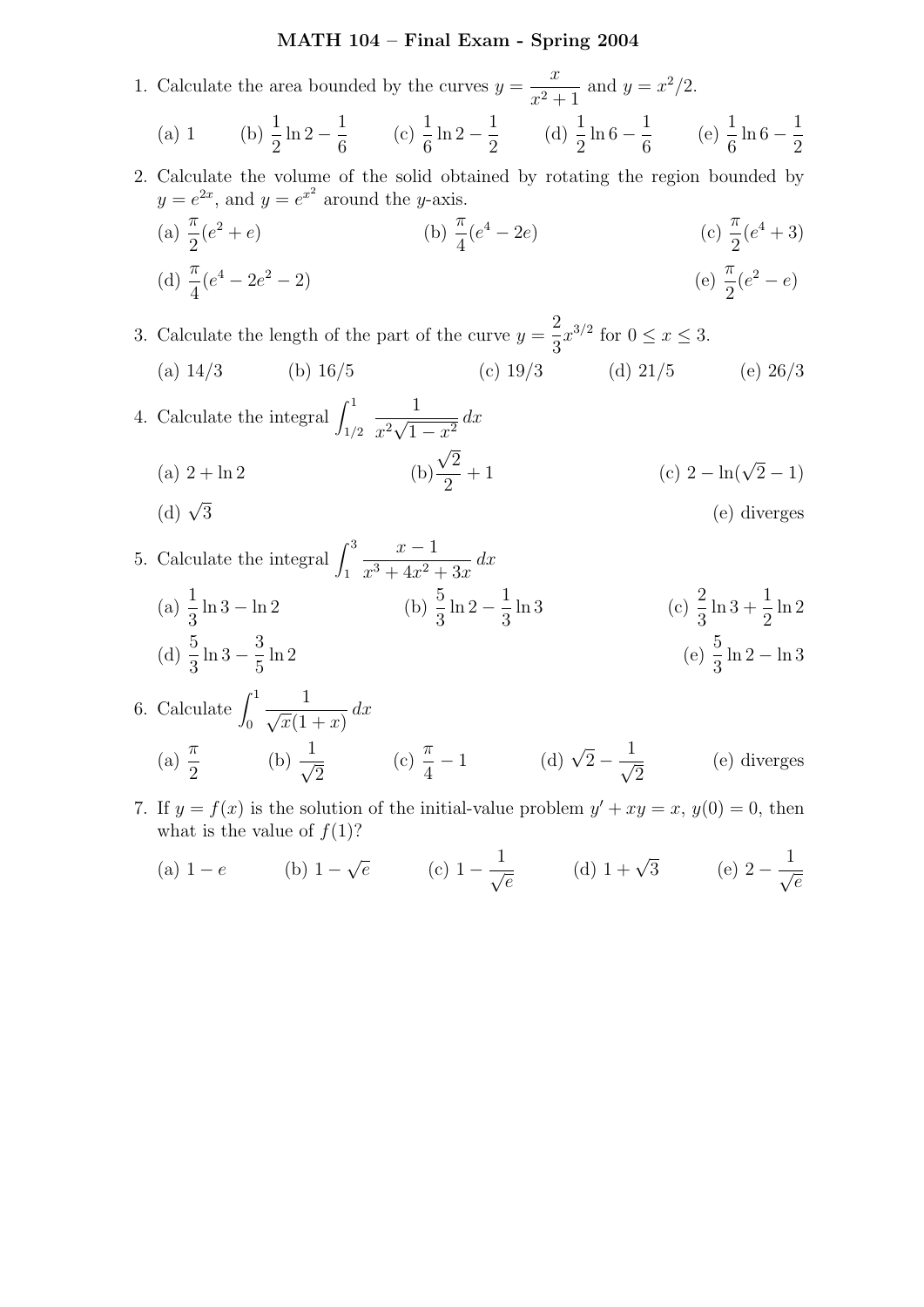8. Under just the right conditions, the thickness of a uniform sheet of melting ice will decrease at a rate proportional to the square of the thickness of the sheet. At 12 o'clock, the ice sheet was 1 cm thick, and at 1 o'clock, it was 0.5 cm thick. At what time will the ice sheet be 0.25 cm thick?

(a) 1:30 (b) 2:00 (c) 2:30 (d) 3:00 (e) 4:00

9. Calculate: 
$$
\int_{1}^{\infty} \frac{\ln x}{x^3} dx
$$
.  
\n(a)  $\frac{1}{2}$  \n(b)  $\frac{1}{3}$  \n(c)  $\frac{1}{4}$  \n(d)  $\frac{1}{9}$  \n(e) diverges

10. What is the limit of the sequence  $\left\{ \left(1 + \frac{1}{2}\right)$  $n<sup>2</sup>$  $\Big)^n$  }? (a) 0 (b) 1 (c) e (d)  $e^2$ (e) does not exist

11. The series  $\sum_{n=1}^{\infty}$  $n=1$  $(-1)^n n!$  $2^n$ (a) converges absolutely (b) converges conditionally (c) diverges 12. The series  $\sum_{n=1}^{\infty}$  $n=1$  $(-1)^n \ln n$  $n^2 + 1$ (a) converges absolutely (b) converges conditionally (c) diverges 13. For (precisely) which values of x does the power series  $\sum_{n=1}^{\infty}$  $n=2$  $n^2(x-3)^n$  $\frac{3^n}{3^n}$  converge? (a)  $0 < x < 6$  (b)  $2 < x < 4$  (c)  $-3 < x < 3$  (d)  $0 \le x < 6$  (e)  $-3 \le x < 3$ 14. Let  $F(x) = \int_0^x e^{-t^2} dt$ . The first four non-zero terms of the Maclaurin series for  $F(x)$  are:

(a) 
$$
x - \frac{x^3}{3!} + \frac{x^5}{5!} - \frac{x^7}{7!}
$$
 (b)  $x + \frac{x^3}{3!} + \frac{x^5}{5!} + \frac{x^7}{7!}$  (c)  $x - \frac{x^3}{3} + \frac{x^5}{5 \cdot 2!} - \frac{x^7}{7 \cdot 3!}$   
(d)  $x - \frac{x^3}{3} - \frac{x^5}{5 \cdot 2!} - \frac{x^7}{7 \cdot 3!}$  (e)  $1 - x^2 + \frac{x^4}{2!} - \frac{x^6}{3!}$ 

15. Use an appropriate series to calculate  $\int_0^{1/2}$ 1  $\frac{1}{1+x^4}$  dx to three decimal places. (a) 0.491 (b) 0.492 (c) 0.493 (d) 0.494 (e) 0.495